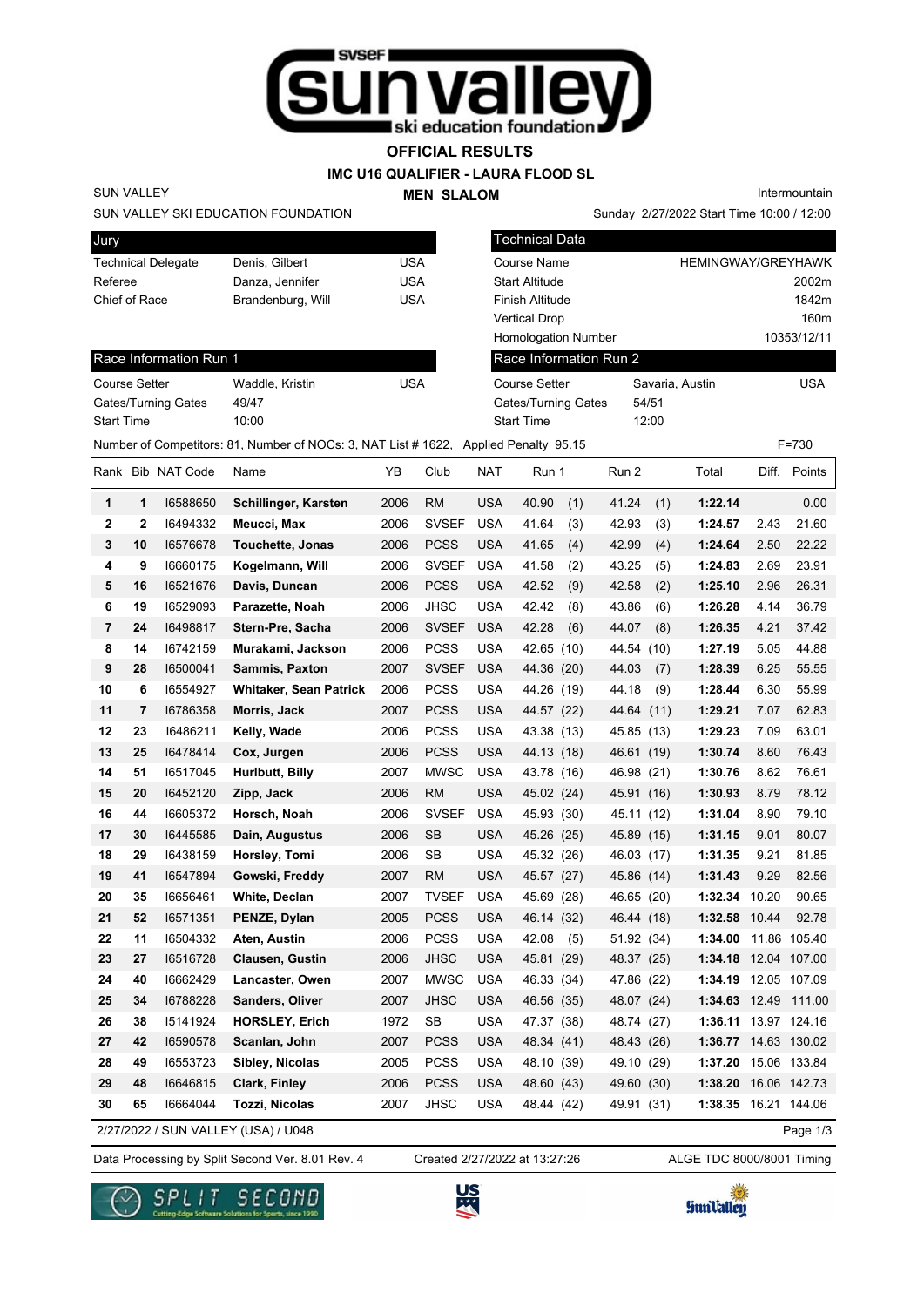# **OFFICIAL RESULTS**

**IMC U16 QUALIFIER - LAURA FLOOD SL MEN SLALOM** 

Intermountain

|    |     |                   | SUN VALLEY SKI EDUCATION FOUNDATION              |      |                               |            |                  |             | Sunday 2/27/2022 Start Time 10:00 / 12:00 |                      |
|----|-----|-------------------|--------------------------------------------------|------|-------------------------------|------------|------------------|-------------|-------------------------------------------|----------------------|
|    |     | Rank Bib NAT Code | Name                                             | YΒ   | Club                          | NAT        | Run 1            | Run 2       | Total                                     | Diff. Points         |
| 31 | 45  | 16813437          | Logan, Liam                                      | 2007 | <b>JHSC</b>                   | <b>USA</b> | 46.27 (33)       | 52.90 (36)  |                                           | 1:39.17 17.03 151.35 |
| 32 | 55  | 16879847          | Bolden, Sydney                                   | 2006 | JHSC                          | <b>USA</b> | 49.14 (45)       | 50.18 (32)  |                                           | 1:39.32 17.18 152.68 |
| 33 | 33  | 16803862          | McNamara, Joseph                                 | 2007 | JHSC                          | <b>USA</b> | 46.01 (31)       | 53.49 (37)  |                                           | 1:39.50 17.36 154.28 |
| 34 | 56  | 16611151          | <b>Boschetto, Roman</b>                          | 2007 | <b>PCSS</b>                   | <b>USA</b> | 48.28 (40)       | 56.35 (40)  |                                           | 1:44.63 22.49 199.87 |
| 35 | 63  | 16549991          | Comey, Hayden                                    | 2007 | SB                            | <b>USA</b> | 52.41 (50)       | 54.12 (38)  |                                           | 1:46.53 24.39 216.76 |
| 36 | 70  | X6588935          | Lennon, Joseph                                   | 2007 | <b>PCSS</b>                   | Χ          | 50.45 (48)       | 56.55 (41)  |                                           | 1:47.00 24.86 220.94 |
| 37 | 32  | 16663778          | Pruzan, Nate                                     | 2006 | <b>JHSC</b>                   | <b>USA</b> | 47.31 (37)       | 59.77 (48)  |                                           | 1:47.08 24.94 221.65 |
| 38 | 61  | A6851423          | Bajwa, Santiago                                  | 2006 | ASC                           | <b>USA</b> | 52.86 (51)       | 54.52 (39)  |                                           | 1:47.38 25.24 224.31 |
| 39 | 21  | 16615263          | Curtis, Lee                                      | 2007 | PCSS                          | <b>USA</b> | 59.59 (63)       | 49.09 (28)  |                                           | 1:48.68 26.54 235.87 |
| 40 | 62  | 16567811          | Gandhi, Kyan                                     | 2006 | <b>SVSEF</b>                  | <b>USA</b> | 53.92 (53)       | 56.94 (42)  |                                           | 1:50.86 28.72 255.24 |
| 41 | 74  | X7048237          | Godbout, Olivier                                 | 2006 | SOL                           | X.         | 53.95 (54)       | 57.19 (43)  |                                           | 1:51.14 29.00 257.73 |
| 42 | 64  | 16534737          | Mickelson, Milan                                 | 2007 | RM                            | <b>USA</b> | 1:00.48(64)      | 51.53 (33)  |                                           | 1:52.01 29.87 265.46 |
| 43 | 43  | 16549982          | Comey, Maddox                                    | 2007 | <b>SB</b>                     | USA        | 1:05.49(67)      | 47.97 (23)  |                                           | 1:53.46 31.32 278.35 |
| 44 | 68  | 16714651          | Glidden, Austin                                  | 2007 | <b>PCSS</b>                   | <b>USA</b> | 56.95 (60)       | 57.54 (46)  |                                           | 1:54.49 32.35 287.50 |
| 45 | 76  | 16761064          | Konop, Carson                                    | 2007 | <b>BBSEF</b>                  | <b>USA</b> | 50.97 (49)       | 1:04.76(50) |                                           | 1:55.73 33.59 298.52 |
| 46 | 69  | 16919812          | Gensch, Wolfi                                    | 2007 | JHSC                          | <b>USA</b> | 56.89 (59)       | 59.86 (49)  |                                           | 1:56.75 34.61 307.59 |
| 47 | 72  | 16550794          | Moon, Cashton                                    | 2007 | <b>SB</b>                     | USA        | 1:05.20(66)      | 52.52 (35)  |                                           | 1:57.72 35.58 316.21 |
| 48 | 73  | 17063881          | Radtke, Ian                                      | 2007 | <b>TVSEF</b>                  | <b>USA</b> | 1:01.11(65)      | 57.19 (43)  |                                           | 1:58.30 36.16 321.36 |
| 49 | 79  | 16926600          | Sandberg, Dylan                                  | 2006 | SOL                           | <b>USA</b> | 58.73 (62)       | 59.66 (47)  |                                           | 1:58.39 36.25 322.16 |
| 50 | 75  | 16892697          | <b>Holland, Dallin</b>                           | 2007 | <b>BBSEF</b>                  | <b>USA</b> | 56.19 (58)       | 1:06.24(51) |                                           | 2:02.43 40.29 358.07 |
| 51 | 36  | 16581521          | Demers, Alexander                                | 2007 | <b>PCSS</b>                   | USA        | 54.62 (56)       | 1:10.23(53) |                                           | 2:04.85 42.71 379.58 |
| 52 | 66  | 16738111          | Paulman, Everett                                 | 2007 | <b>SBN</b>                    | <b>USA</b> | 50.16 (47)       | 1:17.13(54) |                                           | 2:07.29 45.15 401.26 |
| 53 | 58  | 16574265          | <b>Steward, Alex</b>                             | 2007 | SB                            | <b>USA</b> | 1:09.87(68)      | 1:09.10(52) |                                           | 2:18.97 56.83 505.06 |
| 54 | 77  | 16869650          | Doyle, Connor                                    | 2006 | SB                            |            | USA 1:22.86 (69) | 57.25 (45)  |                                           | 2:20.11 57.97 515.19 |
|    |     |                   |                                                  |      |                               |            |                  |             |                                           |                      |
|    |     |                   | <b>NOT PERMITTED TO START 1st RUN</b>            |      |                               |            |                  |             |                                           |                      |
|    |     |                   |                                                  |      |                               |            |                  |             |                                           |                      |
|    |     |                   | DID NOT START 1st RUN: 2 competitors             |      |                               |            |                  |             |                                           |                      |
|    | 100 | 16678337          | Sasser, Tyler                                    | 2005 | <b>BBSEF</b>                  | <b>USA</b> |                  |             |                                           |                      |
|    | 4   | 16665257          | Bessette, Kye                                    | 2006 | JHSC                          | <b>USA</b> |                  |             |                                           |                      |
|    |     |                   | DID NOT FINISH 1st RUN: 8 competitors            |      |                               |            |                  |             |                                           |                      |
|    | 57  | 16611863          | <b>Butz, Andrew</b>                              | 2007 | <b>PCSS</b>                   | <b>USA</b> |                  |             |                                           |                      |
|    | 47  | 16512453          | Kath, Nikolas                                    | 2006 | SB                            | <b>USA</b> |                  |             |                                           |                      |
|    | 59  | 16433612          | Jacquin, Morgan                                  | 2006 | <b>RM</b>                     | <b>USA</b> |                  |             |                                           |                      |
|    | 53  | 16554618          | Sherman, Zeke                                    | 2007 | <b>PCSS</b>                   | <b>USA</b> |                  |             |                                           |                      |
|    | 37  | 16566485          | Morasch, Declan                                  | 2006 | <b>RM</b>                     | <b>USA</b> |                  |             |                                           |                      |
|    | 12  | 16779508          | <b>Wilson, Mattias</b>                           | 2006 | <b>JHSC</b>                   | <b>USA</b> |                  |             |                                           |                      |
|    | 15  | 16397562          | Dugan, Alan                                      | 2006 | SVSEF USA                     |            |                  |             |                                           |                      |
|    | 103 | 16502503          | Cullen, Robert                                   | 2004 | SVSEF USA                     |            |                  |             |                                           |                      |
|    |     |                   |                                                  |      |                               |            |                  |             |                                           |                      |
|    |     |                   | DISQUALIFIED 1st RUN: 1 competitor               |      |                               |            |                  |             |                                           |                      |
|    | 60  | 16611694          | Dobrovinsky, Max                                 | 2007 | <b>PCSS</b>                   | <b>USA</b> |                  |             | Gate 49                                   |                      |
|    |     |                   |                                                  |      |                               |            |                  |             |                                           |                      |
|    |     |                   | <b>NOT PERMITTED TO START 2nd RUN</b>            |      |                               |            |                  |             |                                           |                      |
|    |     |                   | 2/27/2022 / SUN VALLEY (USA) / U048              |      |                               |            |                  |             |                                           | Page 2/3             |
|    |     |                   | Data Processing by Split Second Ver. 8.01 Rev. 4 |      | Created 2/27/2022 at 13:27:26 |            |                  |             | ALGE TDC 8000/8001 Timing                 |                      |
|    |     |                   |                                                  |      |                               |            |                  |             |                                           |                      |



SUN VALLEY